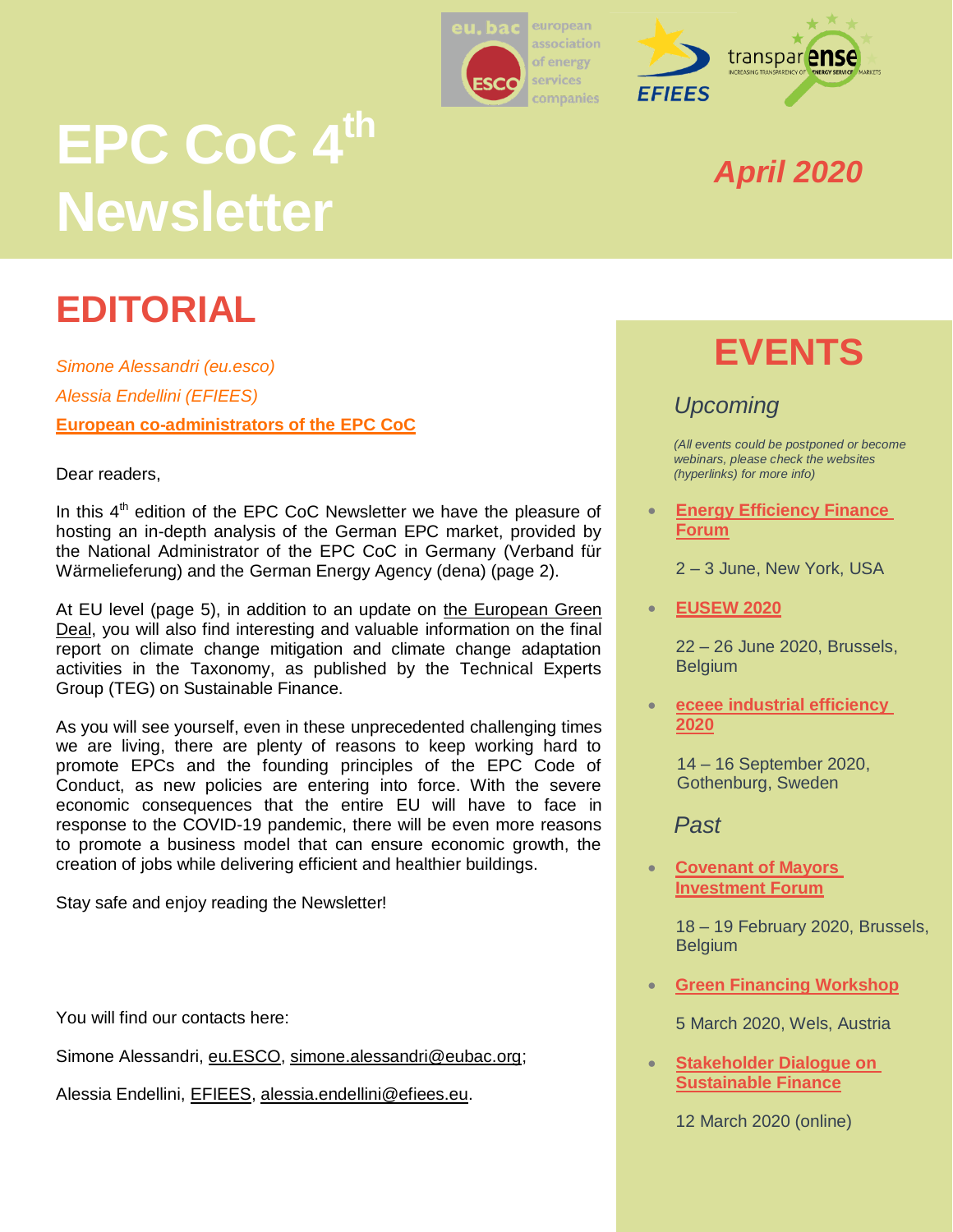## **Models with guaranteed savings: How Germany plans to promote the market for energy performance contracting**

*Verband für Wärmelieferung, dena*

#### *Energy performance contracting as part of Germany's efficiency strategy*

In December 2019 the German federal government adopted the Energy Efficiency Strategy 2050 (EffSTRA), with the aim, among others, of becoming the most energy-efficient economy in the world. EffSTRA stipulates that primary energy consumption should be reduced by 30 per cent by 2030 and 50 per cent by 2050 compared to 2008, and combines appropriate measures - some planned and some already partially implemented. The strategy's overriding principle for all sectors is 'Efficiency first!'.

A specific measure put forward by the federal government in EffSTRA for the building sector is the support of energy performance contracting (EPC) through the following:

- the creation of and support for ten EPC pilot projects in the public sector to demonstrate the benefits of EPC
- the use of knowledge gained from these pilot projects to provide an effective consulting service for EPC
- improved legal frameworks and greater responsibility at federal and state levels
- a mandatory analysis of EPC as a means of implementing the federal government's refurbishment measures
- greater consideration of contracting models and contractors in funding programmes

The implementation of the first point mentioned above, ten EPC pilot projects in the public sector, is already well under way as part of the project, 'Federal-State Dialogue: EPC', initiated by the Deutsche Energie-Agentur (dena) - the German Energy Agency - with the pilot project, 'Co2ntracting: build the future!'.

#### *Providing clear models through 'Co2ntracting: build the future!'*

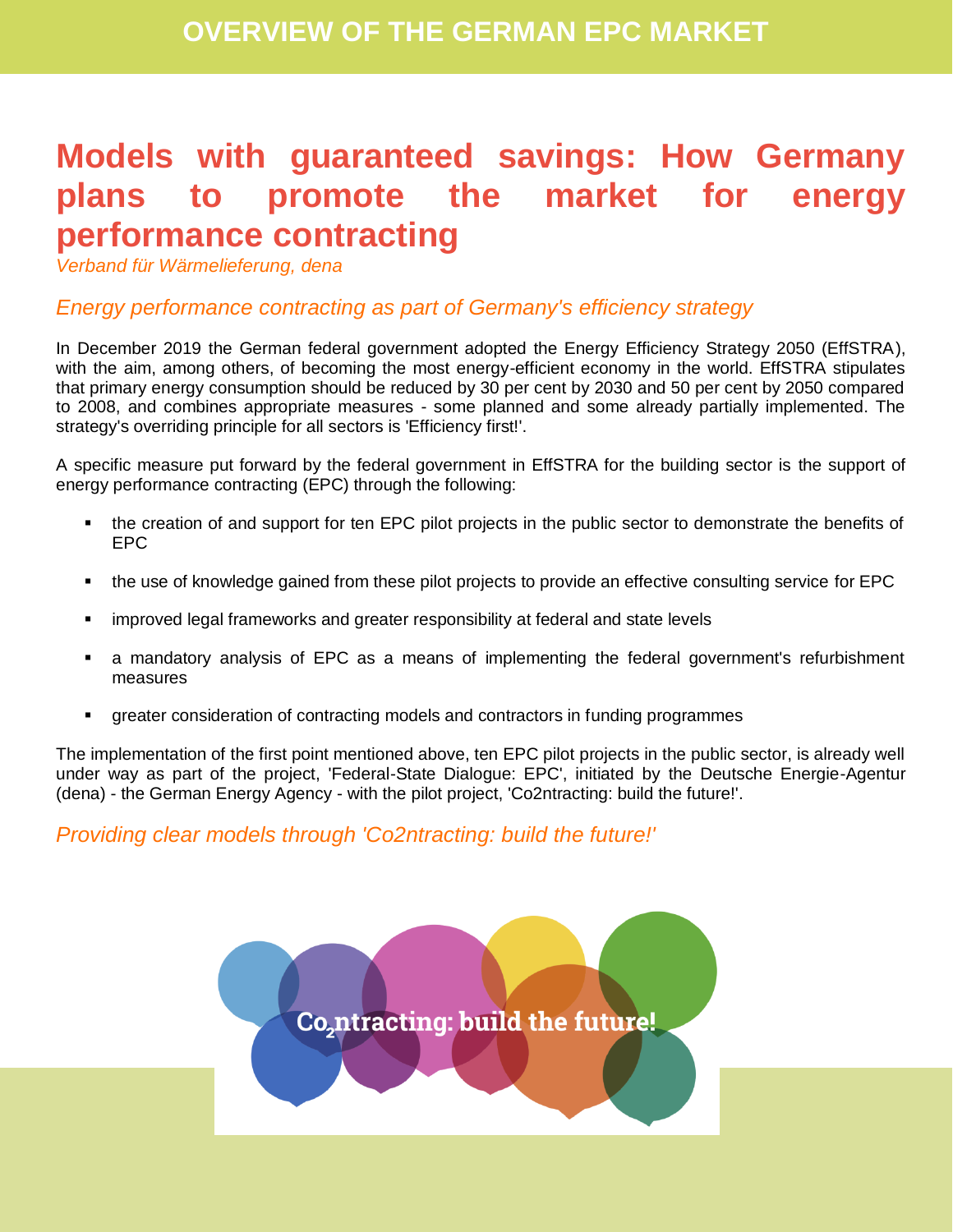Those in the public sector are required to set good examples in terms of energy efficiency and climate protection and act as role models for businesses and the general public. In this regard, the federal government, states and local authorities are aware of their responsibilities and are receptive in principle to energy services and EPC. Moreover, many now recognise that EPC, with its guaranteed savings, is a suitable instrument to enable them to achieve their own climate protection targets, and that involving contractors can provide relief for often over-stretched human resources. However – and this is a source of frequent criticism for potential users – in many states there is a lack of positive examples of implementation of EPC. Public sector building owners would like models to guide them through their own modernisation plans – models that they can learn from and which would inspire others to emulate them.

So in 2019 dena, along with the Federal Ministry for Economic Affairs and Energy (BMWi) and numerous supporters at regional and local levels, launched the pilot project, 'Co2ntracting: build the future! – Municipalities and states breathing new life into their buildings' (German title "Contracting: build the future! – Kommunen und Länder machen ihre Gebäude fit"). Within this framework, ten high-quality EPC projects are to be initiated and implemented nationwide. These EPC pilot projects will be guided throughout the tendering and implementation phases by specialised project developers experienced in EPC, with support provided free of charge at every stage. At the end, as well as during the EPC process, all of the projects will be evaluated by dena and assessed according to their success factors.

The new knowledge gained during the implementation of the pilot projects will expand the contracting know-how in the public sector, as well as among those in the regions, such as energy agencies, engineering firms and policymakers. At the same time, the effects that the various legal frameworks in the states have on EPC should become clear, so that improvements can be made if necessary. This should strengthen the market for EPC in the long term. The pilot projects will have public relations backing and will be linked to a network of regional contracting experts who will be able to regularly share their specialist knowledge.

Consultations offering initial guidance are currently under way in around 20 municipalities and states nationwide. During their consultations the project developers commissioned by dena will assess whether properties are suitable for EPC and how great the savings potential is. The results of the consultations are an important part of the selection process for the final ten pilot projects, which will subsequently receive further support from dena when implementing EPC.



*The consultations offering initial guidance are an important component of the pilot project: This is when a project developer checks suitability for EPC and the savings potential. Photo: dena / Eibe Sönnecken*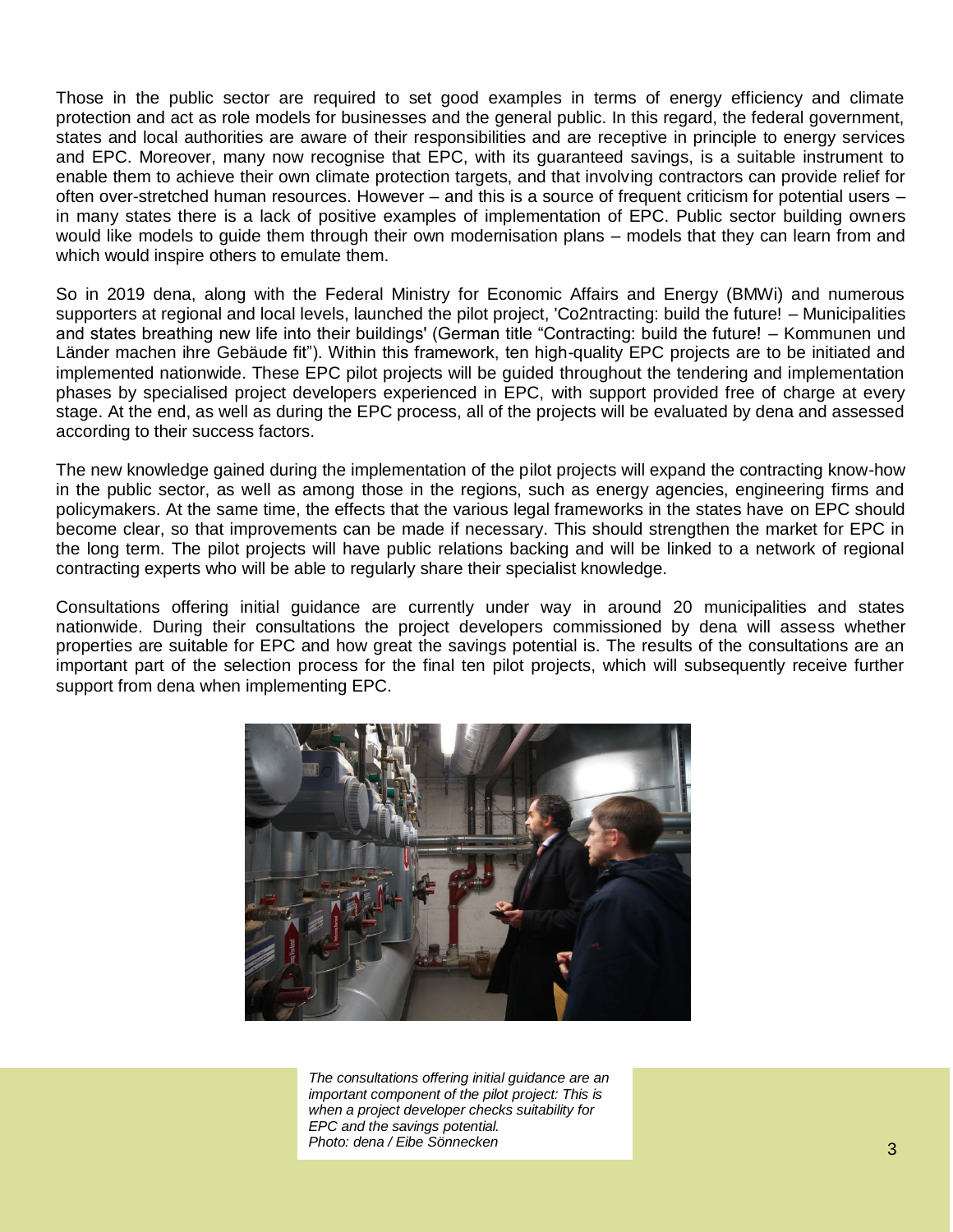

*The process for 'Co2ntracting: build the future!'*

'Co2ntracting: build the future!' is funded by the BMWi in accordance with a resolution passed by the lower house of the German federal parliament. Regional and local energy agencies, a national support network and numerous experts support the pilot project.

For more information on the pilot projects and EPC visit [www.kompetenzzentrum-contracting.de/esc](http://www.kompetenzzentrum-contracting.de/esc-modellprojekte)[modellprojekte](http://www.kompetenzzentrum-contracting.de/esc-modellprojekte)

**If you are interested in finding out more or have any questions, please contact:**

Deutsche Energie-Agentur GmbH (dena) – German Energy Agency *Sarah Koch* Chausseestraße 128 a 10115 Berlin

Tel: +49 (0)30 66 777 - 672 Fax: +49 (0)30 66 777 - 699 *Email: skoch@dena.de* Website: [www.dena.de,](http://www.dena.de/) [www.kompetenzzentrum-contracting.de](http://www.kompetenzzentrum-contracting.de/)